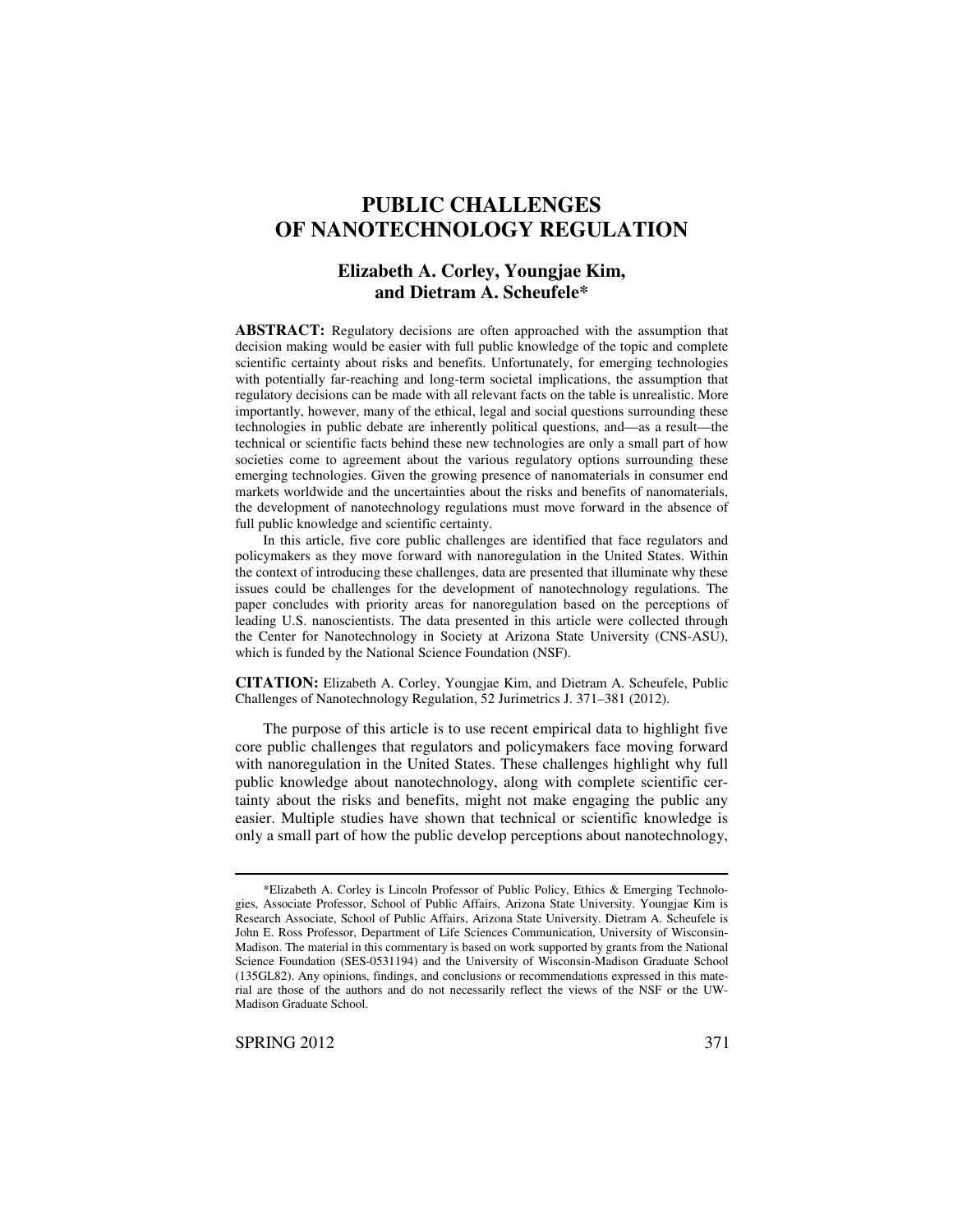#### *Corley, Kim, and Scheufele*

with other heuristics mattering as much or more when the public make policy decisions about nanotechnology. <sup>1</sup> Given this social and scientific environment, an argument can be made that scholars and decision makers must move forward with the development of nanotechnology regulations in the absence of complete public knowledge and scientific certainty.

The first public challenge highlights that while overall public support of nanotechnology is solid, the public are uncertain about how well existing regulations protect them from nanotechnology risks and benefits. The second challenge outlines that public knowledge about nanotechnology is low and there are widening knowledge gaps among different educational groups of the public. The third challenge illustrates that some groups of experts that are the most trusted by the public are not regularly engaging in public communication about nanotechnology. The fourth challenge emphasizes the need to prioritize nanotechnology regulation in areas where leading U.S. nanoscientists say scientific risks are high and current nanoregulations are not adequate. The fifth challenge stresses the importance of using a variety of regulatory mechanisms to address the current nanotechnology policy vacuum while long-term regulatory solutions are being developed. Parts I–V of this article present data that illuminate why these issues could be challenges for the development of nanotechnology regulations. The conclusion provides some comments about priority areas for nanoregulation based on the perceptions of leading U.S. nanoscientists.

### **I. CHALLENGE 1: THE PUBLIC ARE UNCERTAIN ABOUT NANOTECHNOLOGY REGULATIONS**

The first significant challenge for nanoregulators and policymakers is that the public are generally supportive of nanotechnology, but they feel uncertain about whether existing regulations are sufficient. Uncertainty about regulations could lead to future public rejection of nanotechnology if consumers feel that risks are high and unchecked by regulations. In addition, this public uncertainty about nanoregulations could result in the public shying away from some existing commercial nanotechnology products that are relatively safe and have low risk levels.

<sup>1.</sup> *See* Susanna Hornig Priest et al., *The "Trust Gap" Hypothesis: Predicting Support for Biotechnology Across National Cultures as a Function of Trust in Actor*s, 23 RISK ANALYSIS 751 (2003) (questioning the traditional assumption that higher levels of science education and literacy result in greater acceptance of scientific discoveries); Chul-Joo Lee et al., *Public Attitudes Toward Emerging Technologies: Examining the Interactive Effects of Cognitions and Affect on Public Attitudes Toward Nanotechnology*, 27 SCI. COMM. 240 (2005) (arguing that cognitive and affective factors have both important separate effects on public perceptions and a key synergistic effect when combined); Dietram A. Scheufele et al., *Religious Beliefs and Public Attitudes to Nanotechnology in Europe and the United States*, 4 NATURE NANOTECHNOLOGY 91 (2009) (exploring a link between higher levels of religiosity and lower levels of nanotechnology acceptance in the United States and Europe); Dietram A. Scheufele & Bruce V. Lewenstein, *The Public and Nanotechnology: How Citizens Make Sense of Emerging Technologies*, 7 J. NANOPARTICLE RES. 659 (2005) (arguing that cognitive shortcuts and media heuristics play a key role in shaping public perceptions of science and creating opinion).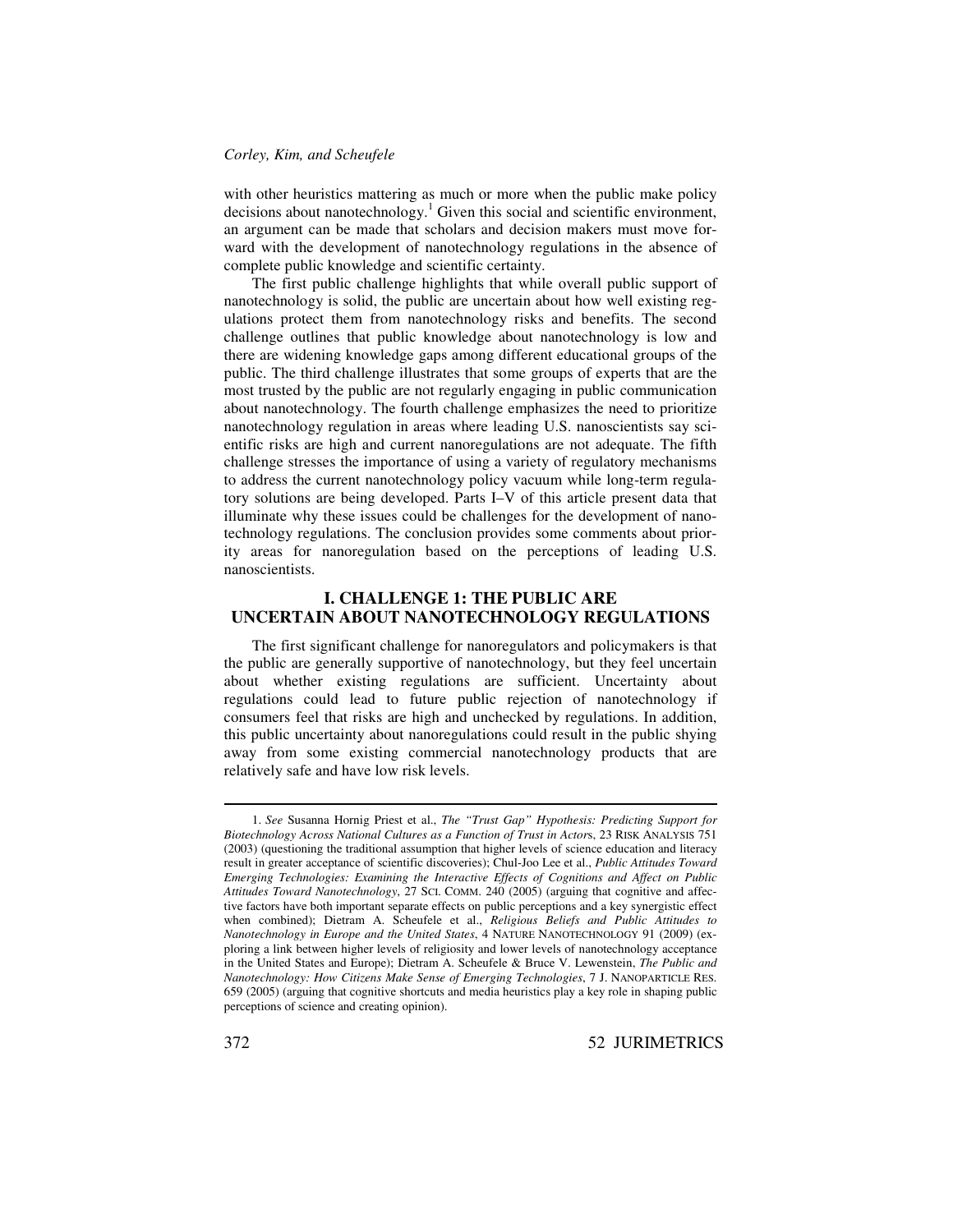|                                                                                         | Mean | SD.  |
|-----------------------------------------------------------------------------------------|------|------|
| $(1 = Do not agree at all; 10 = Ageee very much)$                                       |      |      |
| "Overall, I support the use of nanotechnology."                                         | 6.47 | 2.52 |
| "Overall, I support federal funding for nanotechnology."                                | 5.90 | 2.85 |
| "The government should protect the public from the<br>unknown risks of nanotechnology." | 5.91 | 2.73 |

**Table 1: General Public Perceptions about Nanotechnology (N=1,015)**

*(1= Not confident at all; 10=Very confident)*

| "How confident would you say you are in the safety and<br>regulatory approval systems governing nanotechnology?" | 4.65 | 2.73 |
|------------------------------------------------------------------------------------------------------------------|------|------|
| $(1 = Nothing at all; 10=Very much)$<br>"How much you have heard, read or seen about<br>nanotechnology."         | 3.99 | 2.47 |
| $(1 = Not informed at all; 10 = Very well informed)$<br>"How well informed you would say you are about           | 3.39 | 2.18 |

The overall public support levels for nanotechnology are demonstrated in Table 1, which summarizes responses from a 2007 public opinion survey conducted by CNS-ASU. In the survey, individuals were asked to respond to two statements: "Overall, I support the use of nanotechnology," and "Overall, I support federal funding for nanotechnology." In Table 1, a mean score of about 6 on a 1–10 scale, where 1 represents "do not agree at all," and 10 represents "agree very much," demonstrates that the public are generally supportive of nanotechnology and federal funding. The table also shows that the public support government regulations to protect them from risks, but they do not have high levels of confidence in existing nanotechnology regulations.

The public also rated their level of approval for nanotechnology based on different regulatory conditions. As seen in Figure 1, individuals were asked which of the following statements best fit their views about nanotechnology: (A) I approve of nanotechnology as long as the usual levels of governmental regulation are in place, (B) I approve of nanotechnology if it is more tightly regulated, (C) I do not approve of nanotechnology except under very special circumstances, and (D) I do not approve of nanotechnology under any circumstances.

SPRING 2012 373

nanotechnology.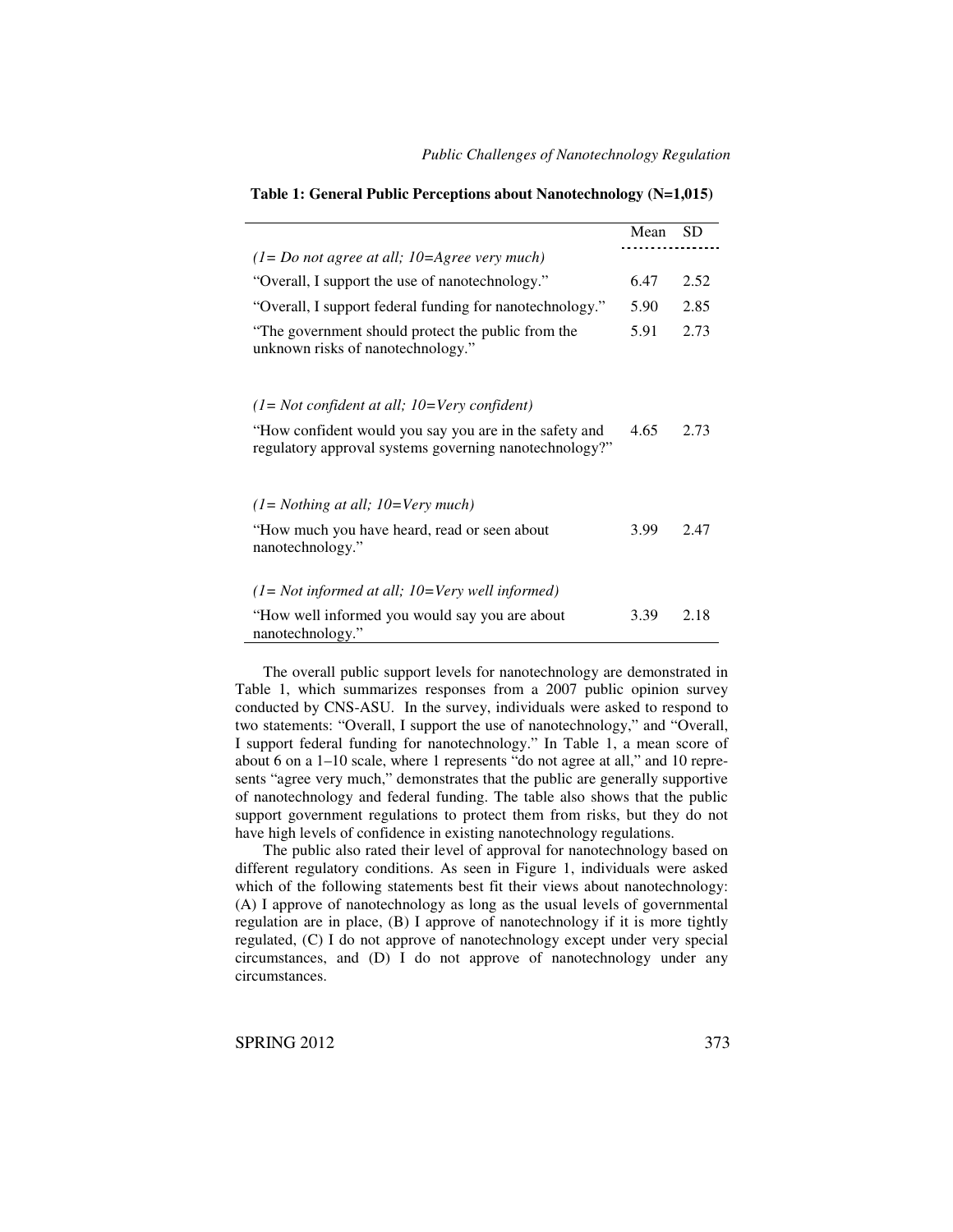#### **Figure 1: Public Nanotechnology Approval Levels Based on Regulations (N=1,015)**

- *Survey Question: "Now, thinking about your personal views about nanotechnology overall, which of the following best describes your views about nanotechnology."*
- *A - I approve of nanotechnology as long as the usual levels of government regulation are in place.*
- *B - I approve of nanotechnology if it is more tightly regulated.*
- *C - I do not approve of nanotechnology except under very special circumstances.*
- *D - I do not approve of nanotechnology under any circumstances.*



Figure 1 demonstrates that the largest proportion of the public (about 42 percent) would approve of nanotechnology if stricter regulations were enforced. This group is not satisfied with the existing regulations, but it is generally supportive of nanotechnology. The second largest group (about 38 percent) approves of nanotechnology with the existing regulations and is satisfied with the current state of nanotechnology research and regulation. The last two groups represent about 18 percent of the sample, and they do not generally support nanotechnology. In summary, this first public challenge requires regulators and policymakers to address the public's general uncertainty and concern about whether government regulations are protecting them from nano risks.

374 52 JURIMETRICS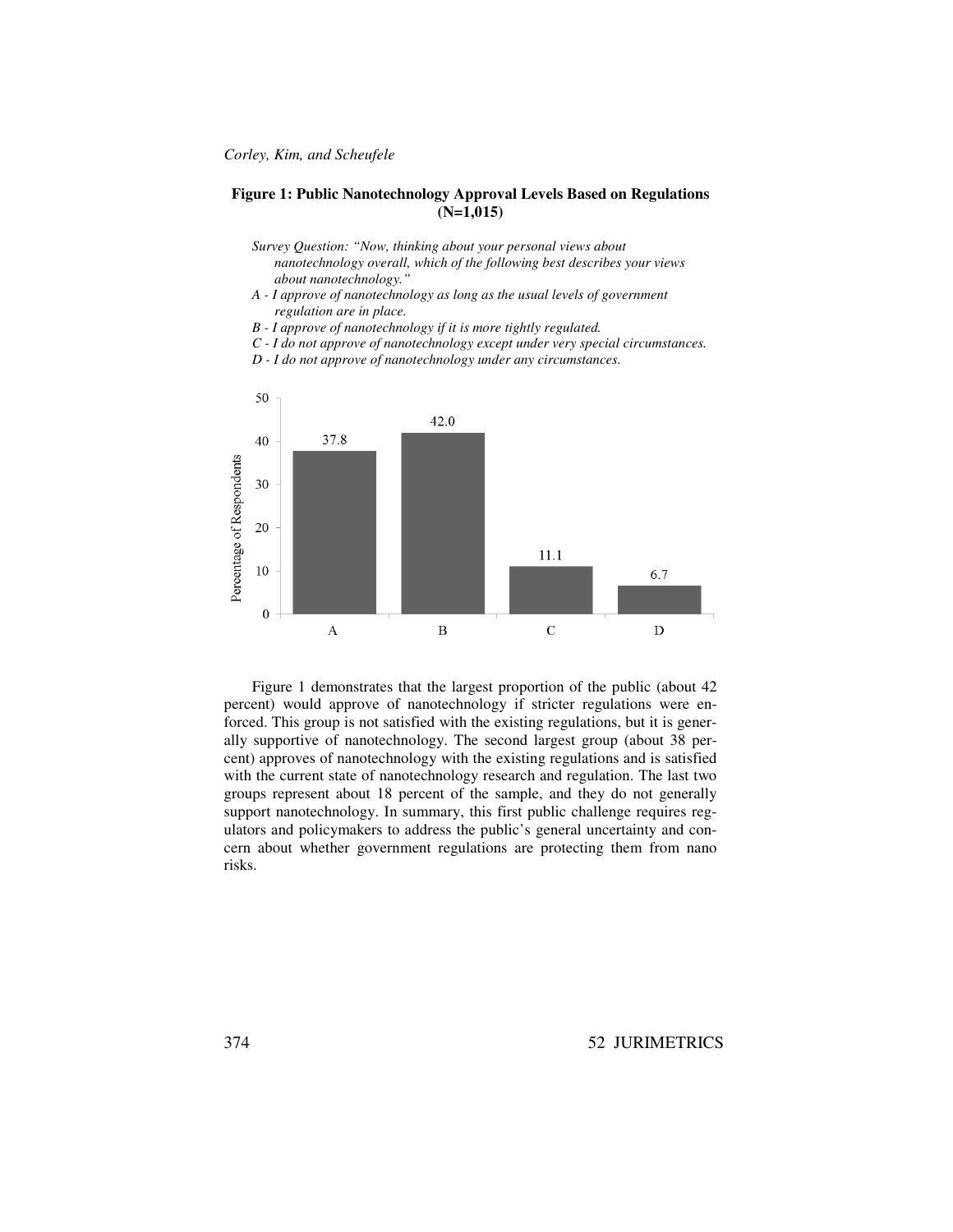#### **II. CHALLENGE 2: PUBLIC NANOTECHNOLOGY KNOWLEDGE IS LOW, AND THERE ARE WIDENING GAPS**

A second major public challenge for nanotechnology regulations, as indicated in Table 1, is that public knowledge about nanotechnology is relatively low, and there are widening knowledge gaps across education groups.<sup>2</sup> Using survey data, nanotechnology knowledge levels were explored in a variety of ways, including self-reported awareness of the issue, as well as responses to factual statements about the technology.

The public survey data collection included two questions about selfreported awareness of nanotechnology: how much they had heard about nanotechnology and how well informed they felt about nanotechnology. The results of these questions are presented in Table 1. Not surprisingly, the U.S. public have heard little about nanotechnology in general, and they do not feel well informed about the issue.

Because these data only report on the public's *perceptions* about their nanotechnology knowledge levels, it also is important to analyze the public's *knowledge levels* about nanotechnology based on science-driven statements about the technology. To do this a series of six true-false survey questions was compiled to measure knowledge levels about nanotechnology. Data were collected from the public on these six questions in both 2004 and 2007. Panel data were not used, so the respondents were not the same across the two years, but both surveys were nationally representative.

Based on the analysis of the public's response to these six true-false statements, the findings suggested that public nanotechnology knowledge levels changed little between 2004 and 2007, despite large scale nanoscience outreach efforts funded by public money. 3 In both years, the respondents answered about four of the six true-false questions correctly.<sup>4</sup> This result was surprising because the United States has made large-scale time and money investments in nanotechnology outreach efforts over the past decade, including activities like Science Cafés, Nanodays, and nanotechnology museum exhibits. 5

To further explore why public nanotechnology knowledge levels have not changed much in the United States between 2004 and 2007, an in-depth analysis of knowledge levels across different segments of the public was conducted. From this analysis, increases in nanotechnology knowledge were found between 2004 and 2007, but they occurred only for the most highly educated members of the U.S. public—those that have completed college.<sup>6</sup> Among indi-

SPRING 2012 375

<sup>2.</sup> See Elizabeth A. Corley & Dietram A. Scheufele, *Outreach Going Wrong? When We Talk Nano to the Public, We Are Leaving Behind Key Audiences*, 24 THE SCIENTIST 22 (2010); Michael A. Cacciatore et al., *Another (Methodological) Look at Knowledge Gaps and the Internet's Potential for Closing Them*, PUB. UNDERSTANDING SCI. (forthcoming), for detailed presentations of these data as well as statistical analysis.

<sup>3.</sup> *Id.*

<sup>4.</sup> *Id.*

<sup>5</sup>*. Id.*

<sup>6.</sup> *Id.*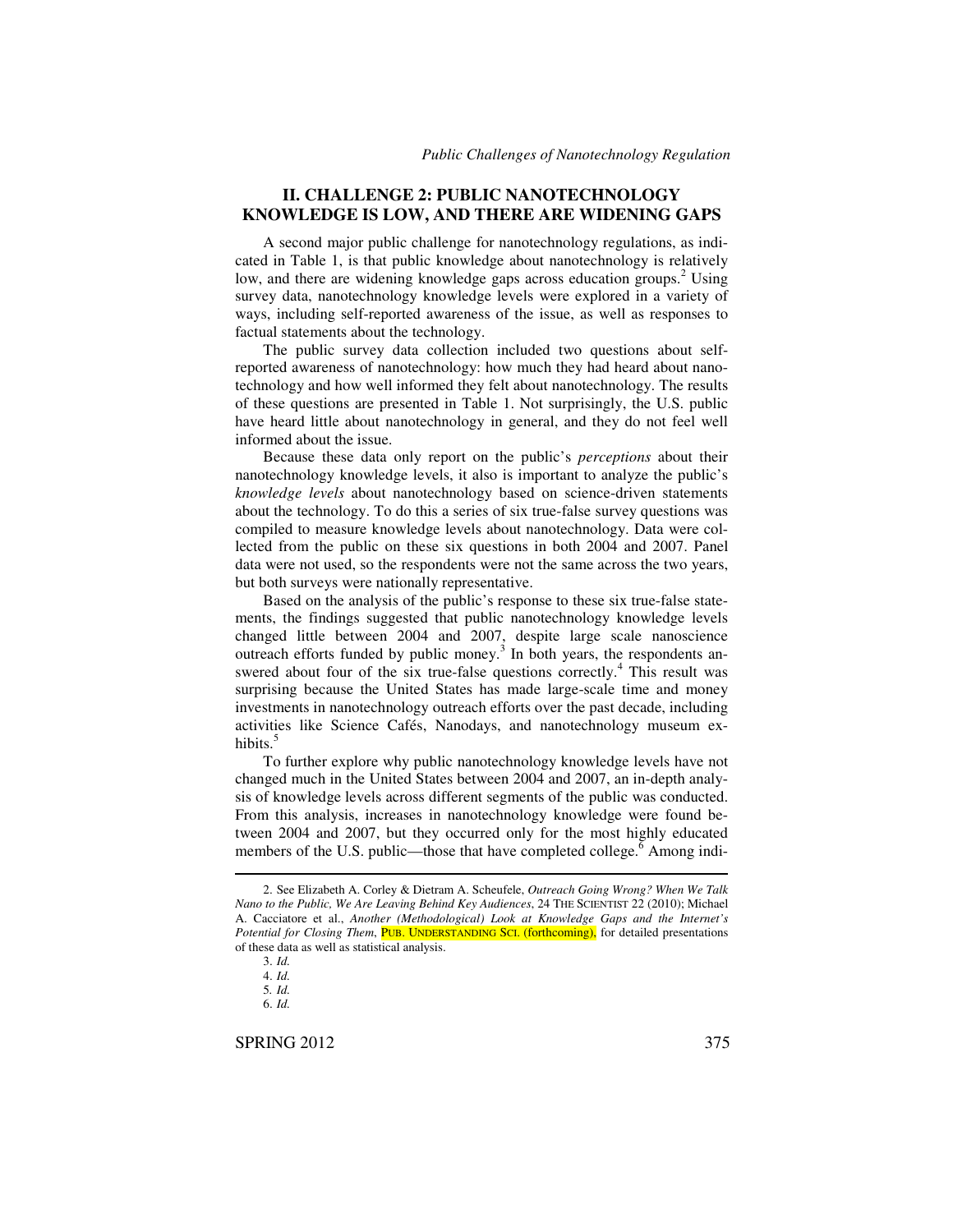#### *Corley, Kim, and Scheufele*

viduals with lower formal education levels—less than a high school degree—a decrease in average nanotechnology knowledge levels over time was observed. <sup>7</sup> The results presented here suggest that existing U.S. nano-outreach efforts are reaching more educated members of the public, such as those that can and do attend museums, while outreach efforts are less likely to reach those with lower education levels. These widening knowledge gaps can have serious implications for public engagement efforts and outreach. Therefore, the second public challenge requires rethinking how public outreach efforts for nanotechnology are currently conducted to ensure that *all* segments of the interested public are being adequately reached.

# **III. CHALLENGE 3: TRUSTED EXPERTS NEED TO ENGAGE IN PUBLIC COMMUNICATION ABOUT NANOTECHNOLOGY**

The third challenge is focused on encouraging trusted groups, such as university scientists and medical doctors, to engage in public communication about nanotechnology more than they do currently. While some scientists engage in this type of discourse with the public, many do not. There are rational reasons why there is a lack of expert public engagement on nanotechnology; for example, the incentive systems at universities are not typically designed to encourage faculty members to spend time on these activities, and public engagement efforts are not considered equal to peer-review publications or grants when a faculty member is evaluated for promotion or tenure.

Yet, when experts engage in public communication activities about scientific research, there can be positive implications for both public acceptance of the technology and public knowledge levels about the technology. A series of previous studies demonstrate that the public use trust in experts as a key heuristic to make decisions about support for nanotechnology. $8$  The public are especially likely to use this trust in experts to make decisions about nanotechnology when their knowledge levels about the technology are low. Because it is important for trusted experts to engage in public communication about technologies, determining which expert groups have the highest public trust levels is important.

Figure 2 illustrates levels of public trust across a variety of expert groups for the issue of nanotechnology. The three groups with the highest levels of public trust are university nanoscientists, medical professionals, and consumer organizations. The public also trust industry-based nanoscientists and regulators, but they are both slightly less trusted than the top three groups. The least trusted groups are business, Congress, the White House, environmental or-

<sup>7.</sup> *Id.*

<sup>8.</sup> *See* Hui Liu & Susanna Priest, *Understanding Public Support for Stem Cell Research: Media Communication, Interpersonal Communication and Trust in Key Actors*, 18 PUB. UNDERSTANDING SCI. 704 (2009) (investigating which types of public influences are likely to produce a change in opinion of stem cells); Priest et al., *supra* note 1.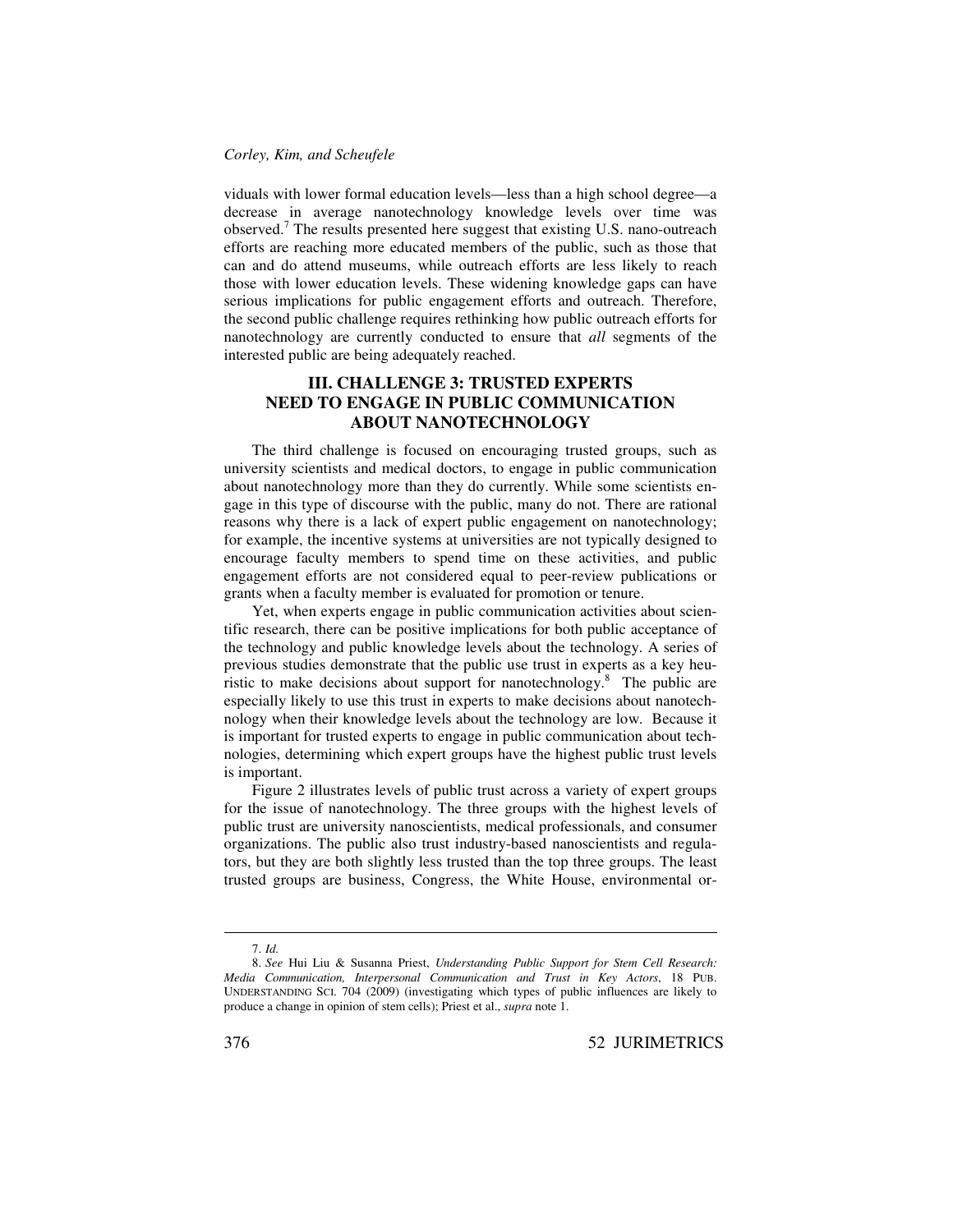ganizations, religious organizations, international organizations, and news media.

These 2007 public opinion survey results demonstrate that reliance solely on governmental agencies or nonprofit organizations to communicate with the public about nanotechnology risks is not effective. Although these groups can play a role in the communication, they are not the most trusted experts by the public. The third public challenge requires increasing public engagement by university scientists doing nanotechnology research, as well as medical professionals.

#### **Figure 2: Levels of Public Trust in Experts for Communicating about Nanotechnology Risks and Benefits (N=1,015)**

*Survey Question: "Now I would like to ask you which of the following sources of information, if any, you trust to tell you the truth about the risks and benefits of nanotechnology. On a scale from 1 to 10 where 1 means you do not trust their information at all and 10 means you trust their information very much, how much do you trust…"*



SPRING 2012 377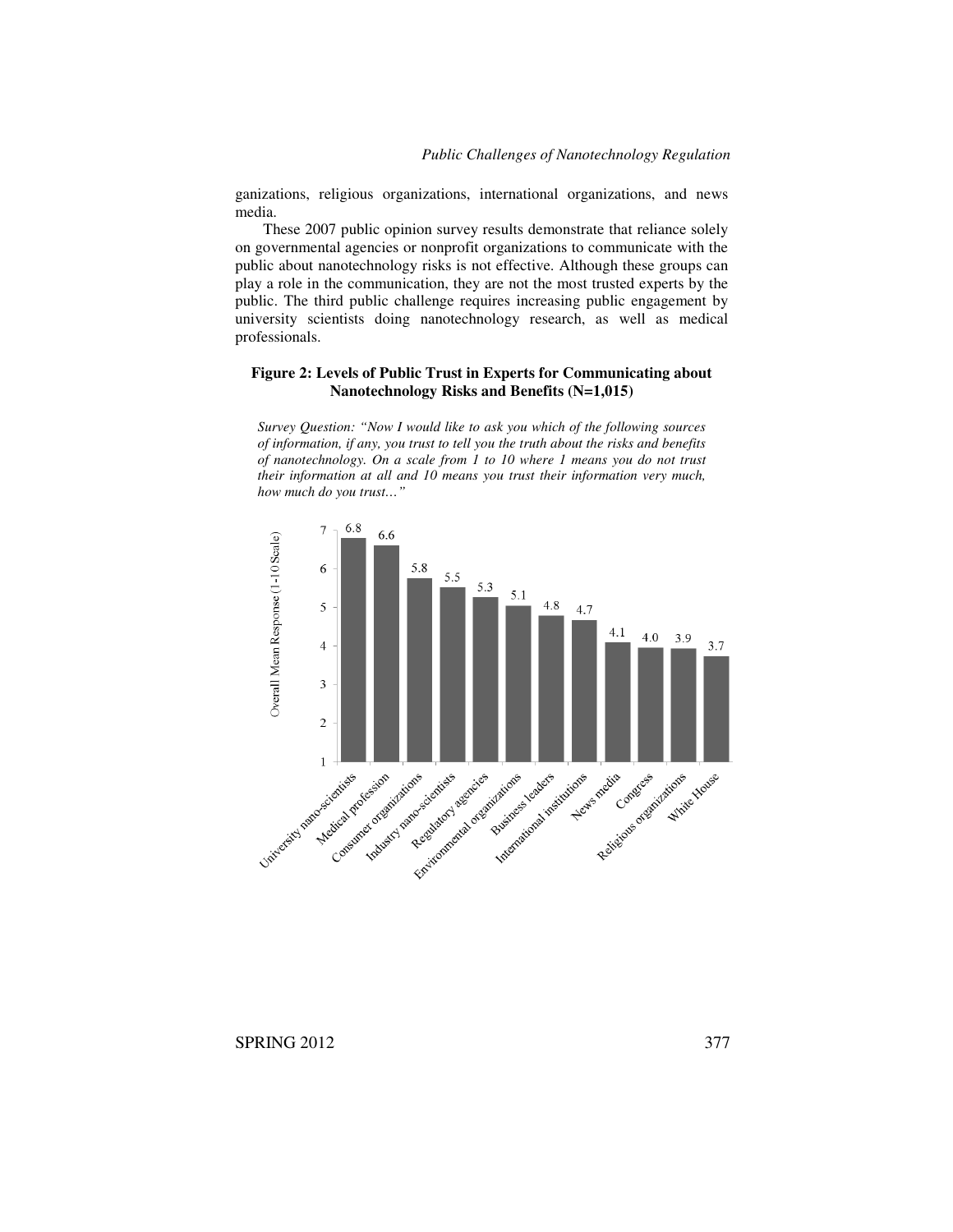# **IV. CHALLENGE 4: PRIORITIZE NANOREGULATION IN AREAS WHERE SCIENTIFIC RISKS ARE HIGH AND CURRENT REGULATIONS ARE INADEQUATE**

The fourth public challenge involves assessing which areas of nanotechnology have the most urgent need for regulatory change. This challenge can be addressed by identifying the key policy priority areas highlighted by leading U.S. nanoscientists.

In addition to conducting a public opinion survey in 2007, CNS-ASU also conducted an expert survey. In the 2007 expert survey, 363 of the most productive U.S. nanoscientists were asked to report on the adequacy of nanoregulations in seven general areas: human enhancement, privacy, medicine, environment, cosmetics, national defense, and computers. As Figure 3 illustrates, the nanoscientists reported that existing regulations are at least somewhat insufficient in six main areas: (1) human enhancement, (2) privacy, (3) medicine, (4) environment, (5) cosmetics, and (6) defense.

#### **Figure 3. Scientists' Perceptions about Priority Areas for Nanotechnology Regulation (N=1,015)**

*Survey Question: "Thinking about applications of nanotechnology in each of the following areas, please indicate to which degree you think current regulations are sufficient or we need new regulations in order to address the new realities created by nanotechnology." (1= Current regulations are sufficient; 5= We need new regulations)*



378 52 JURIMETRICS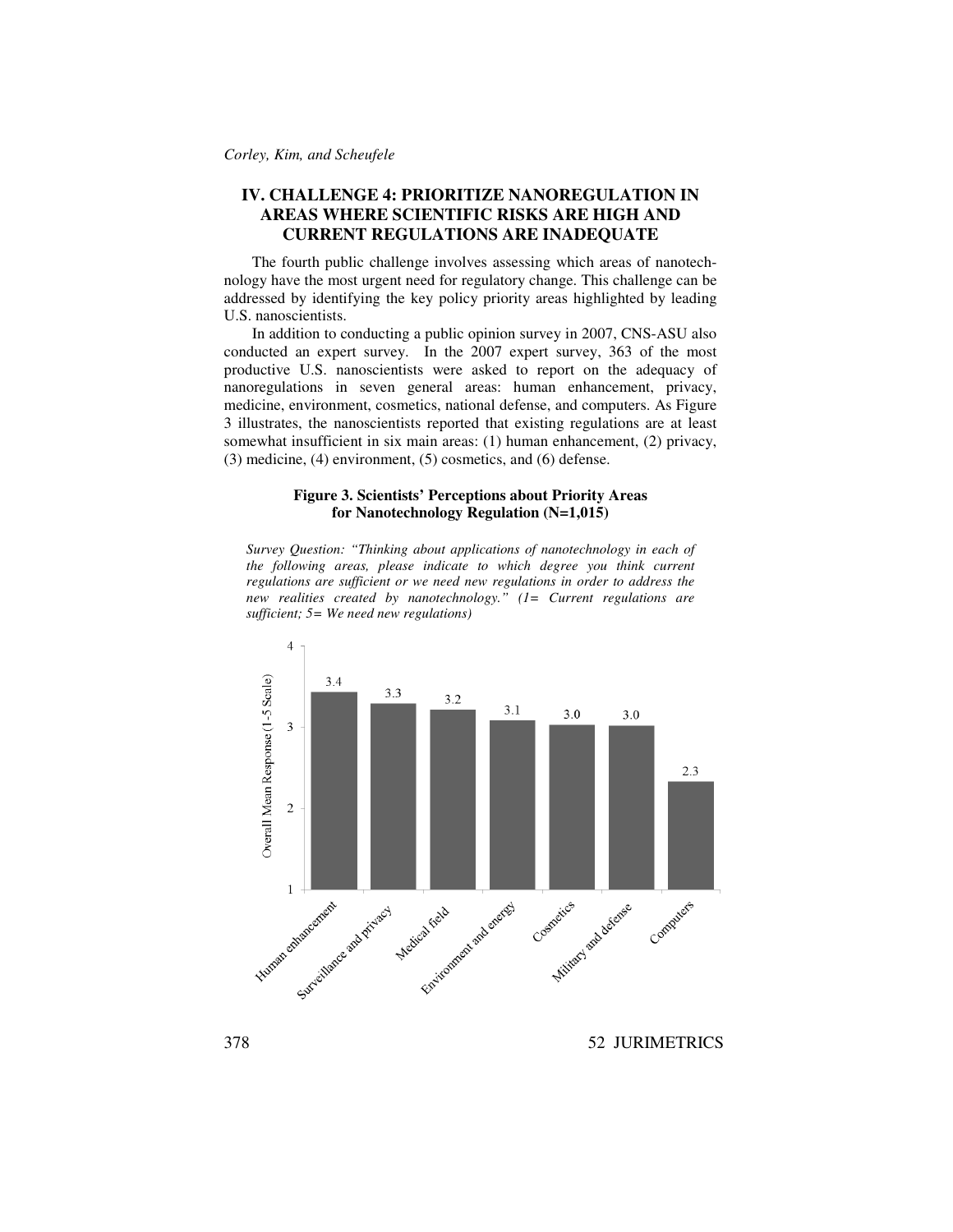Because policy formulation and implementation are often slow steps within the policy process, the fourth public challenge highlights the importance of focusing initial governmental resources in nanotechnology areas that have inadequate existing regulations. The results presented here suggest that federal agencies should focus their development of new nanotechnology regulations in the areas of human enhancement, privacy, and medicine. Even though different expert groups might argue for slightly different priority areas for nanoregulations, the above three areas seem to be the most important according to leading U.S. nanoscientists; therefore, they are a good place to begin concentrating limited resources as nanoregulations move forward.

# **V. CHALLENGE 5: ADDRESS THE CURRENT NANOTECHNOLOGY POLICY VACUUM WHILE LONG-TERM REGULATIONS ARE DEVELOPED**

Currently in the United States, government oversight of products containing nanomaterials is exerted only when a product is subject to an existing regulatory scheme that includes consumer products, such as foods, drugs, or toxic chemicals. <sup>9</sup> Even though the development of long-term regulations for nanotechnology is a priority for federal agencies like the Environmental Protection Agency (EPA) and Food and Drug Administration (FDA), these formal regulations take time and significant resources. In the meantime, commercial and academic research using nanomaterials continues to increase at a rapid rate. For instance, the Project on Emerging Technologies, established in 2005 as a partnership between the Woodrow Wilson International Center for Scholars and the Pew Charitable Trusts, provides an online inventory of nanotechnology consumer products. The number of products outlined in the inventory increased by 521% between March 2006 and March 2011.<sup>10</sup>

This significant increase in commercial use of nanomaterials, combined with a typically slow policy process, means that U.S. federal agencies might need to explore shorter-term options for the regulation of nanotechnology risks while formal regulations are being developed. One recent example of this move towards a nontraditional approach for regulating nanotechnology is highlighted in the EPA's Nanoscale Materials Stewardship Program (NMSP), which was a voluntary program that encouraged businesses to report the nanomaterials they used and how those materials were being used.<sup>11</sup> The program started in January 2008 and lasted about two years, ending in December 2009 following the release of an interim program evaluation report in January 2009.<sup>12</sup> While the January 2009 EPA interim report outlined difficulties asso-

<sup>9.</sup> Gary Marchant et al., *Nanotechnology Regulation: The United States Approach*, *in* NEW GLOBAL FRONTIERS IN REGULATION: THE AGE OF NANOTECHNOLOGY 189 (Graeme Hodge et al. eds., 2007).

<sup>10.</sup> *Analysis*, PROJECT ON EMERGING NANOTECHNOLOGIES, http://www.nanotechproject.org /inventories/consumer/analysis\_draft/ (last visited May 18, 2012).

<sup>11.</sup> U.S. ENVTL. PROT. AGENCY, NANOSCALE MATERIALS STEWARDSHIP PROGRAM: INTERIM REPORT 3 (2009), *available at* http://epa.gov/oppt/nano/nmsp-interim-report-final.pdf. 12. *Id.*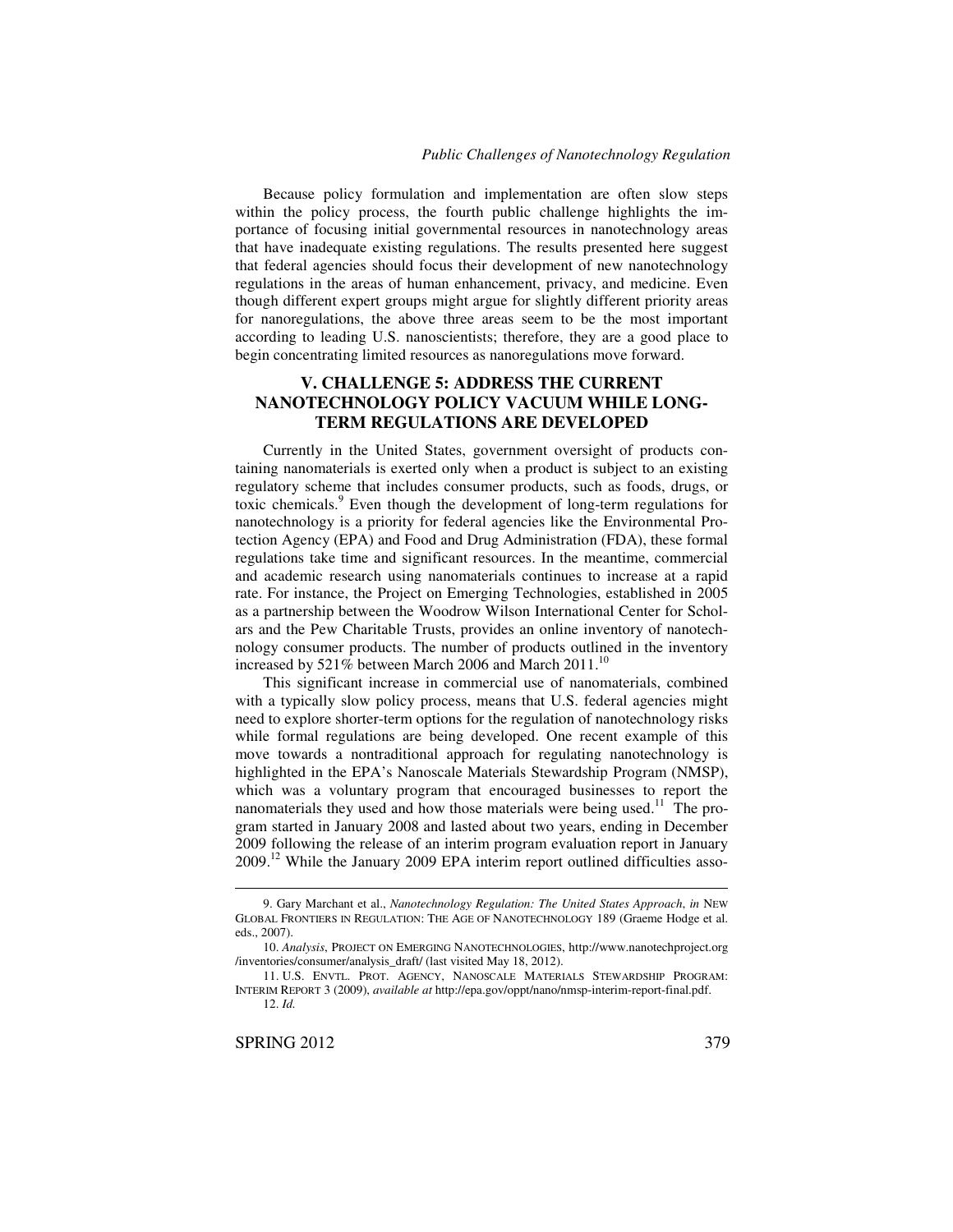#### *Corley, Kim, and Scheufele*

ciated with the implementation and effectiveness of the NMSP program, this was an innovative management step for the agency—the organization was exploring faster and more flexible policy mechanisms for addressing nanotechnology risks.

This type of policy innovation will be increasingly important in the future for nanotechnology given the pace of the policy process in the United States. To balance public protection from nano risks with the rapid development of new nanotechnology products, regulatory agencies will have to continue to experiment with flexible, rapid, and responsive policy supplements to traditional regulations. This type of policy innovation is not mutually exclusive with formal regulations and could function alongside more traditional regulation development. While this balancing act presents a significant challenge, it also can be an important opportunity for U.S. regulatory agencies to prepare for better management of future emerging technologies. As the rate of technological development increases each year, it is likely that in the future, governmental agencies will face an increasing number of emerging technologies that require intermediate, short-term policy solutions while formal regulations are being mapped out. Therefore, this fifth challenge is not specific to nanotechnology; it is applicable to any rapidly developing emerging technology area.

Using empirical research on public and scientist perceptions about nanotechnology, five important public challenges facing regulators and policymakers for nanotechnology regulation have been identified in this article. Even though the public are in favor of nanotechnology, their knowledge levels about the technology are relatively low, and there are troubling disparities among education groups. Moreover, the public are still uncertain about whether existing regulations are sufficient to protect them from nanotechnology risks. One way to help the public understand more about nanotechnology risks and regulations is to encourage trusted experts to engage in public communication about nanotechnology. So far, trusted experts, such as university scientists and medical doctors, have been slow to engage the public in a dialogue about nanotechnology. Increasing the frequency of this public communication about scientific risks and regulation could not only increase public knowledge about nanotechnology, but also help the public better understand the role of governmental regulations in protecting them from nanotechnology risks. Certainly it continues to be important for policymakers to prioritize nanoregulation in areas where scientific risks are high and current regulations are inadequate. Given the complexity of regulating nanotechnology, federal agencies will not be able to formulate and implement formal policies in all areas at the same time. Therefore, prioritizing nanotechnology areas where existing regulations are less likely to protect the public from risks, such as human enhancement, privacy, and medicine, will be an important strategic policy move for federal agencies. Lastly, governmental agencies need to use